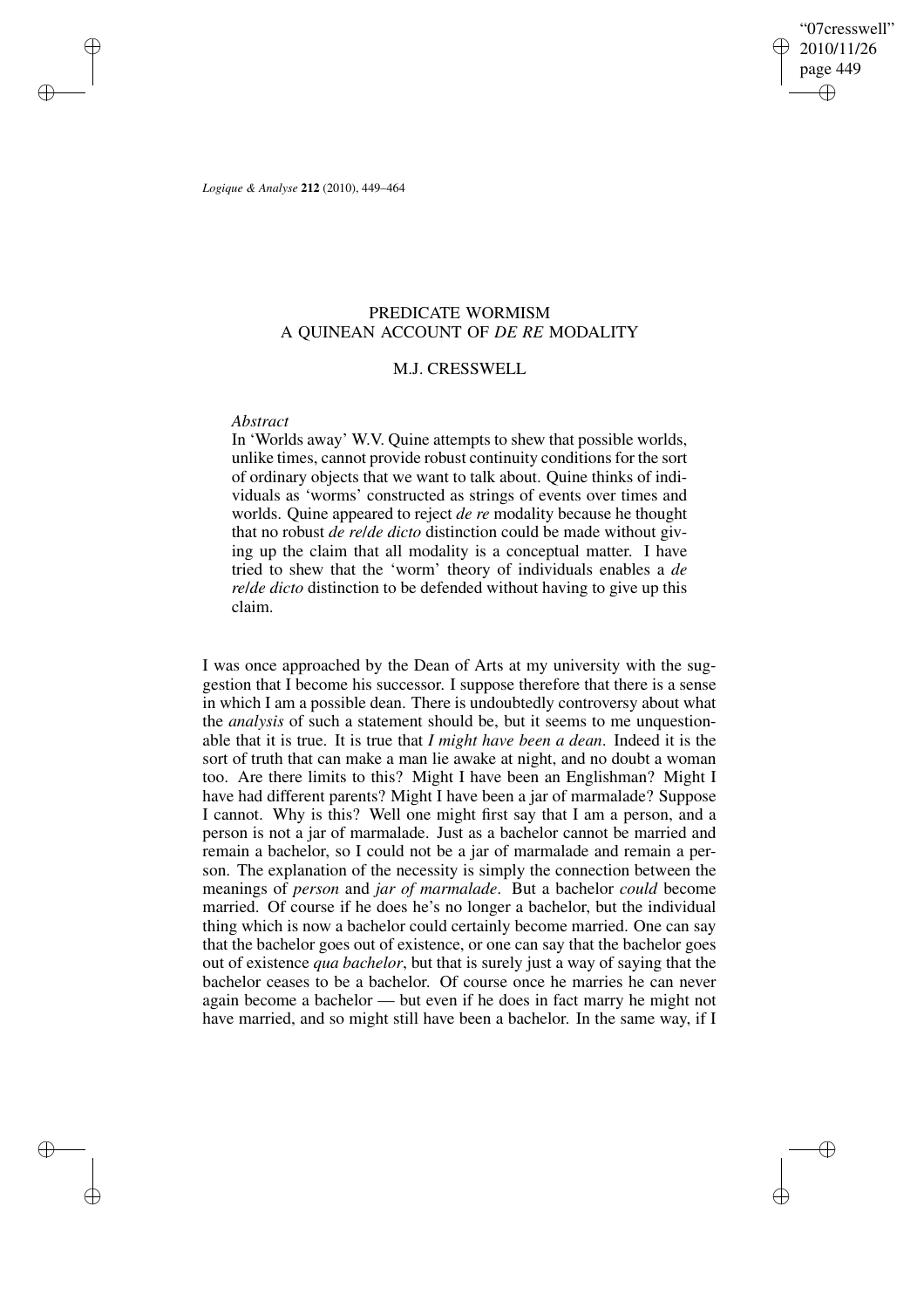"07cresswell" 2010/11/26 page 450 ✐ ✐

✐

✐

#### 450 M.J. CRESSWELL

had become a dean I could not fail to be a dean, being a dean is necessary to me *qua dean*. In fact you can take *any* feature of me, however ephemeral or accidental, and say that *qua having that feature* it is necessary for me to have that feature. So if there is a sense in which I might have been a dean but not a jar of marmalade it is not a sense which can be made clear merely by taking something about me, and pointing out that being a jar of marmalade is incompatible with it. The best example I know to bring out the importance of the difference between being a dean and being a jar of marmalade is one used many years ago by W.V. Quine, one of the first, and perhaps most persistent, critics of the coherence of quantification into modal contexts. In Quine 1960, p. 199, Quine asks us to suppose that rationality is necessary to mathematicians but not to cyclists, while two-leggedness is necessary to cyclists but not to mathematicians. The problem comes when we consider my friend Rod who is a cycling mathematician. It seems that Rod is necessarily rational and not necessarily rational; and that Rod is necessarily two legged and not necessarily two legged. And this of course is contradictory. Understood as what are called *de dicto* claims there is no problem. There is simply a necessary connection between mathematics and rationality, or between cycling and two-leggedness. The problem is how to understand the situation if necessary properties are directly attributed to things themselves in what are called *de re* claims; i.e. if they attribute necessary rationality and necessary two leggedness to Rod himself. So if we are to make sense at all of *de re* statements it seems that we cannot do it by looking at the connections between the meanings of words. For Quine 1960 this was a reductio argument against *de re* modality, and that was the end of the matter. Yet with the advent of possible-worlds semantics Quine felt obliged to reconsider the problem, which he did in a paper called 'Worlds Away' (Quine 1976). It is this later paper which I propose to discuss.

In a possible worlds framework one might question whether we have a problem in the first place. For in a possible worlds framework the meaning of a predicate is simply a function which associates with each world the set of things which satisfy the predicate in that world. This set is sometimes called the *extension* of the predicate in each world. So we look at the extension of *mathematician* and we look at the extension of *rational*. We note that in every world the extension of *mathematician* is a subset of the extension of *rational*, and this justifies a necessary connection between rationality and mathematics. But to justify the attribution of necessary rationality to a mathematician in a world  $w$  we would first have to obtain the extension of *mathematician* in w, call this set A. Then we would need to take each member a of A and determine whether a is in the extension of *rational* in every world, *even in those worlds in which* a *is not a mathematician*. And this might give a quite different result from what happens in the former case.

✐

✐

✐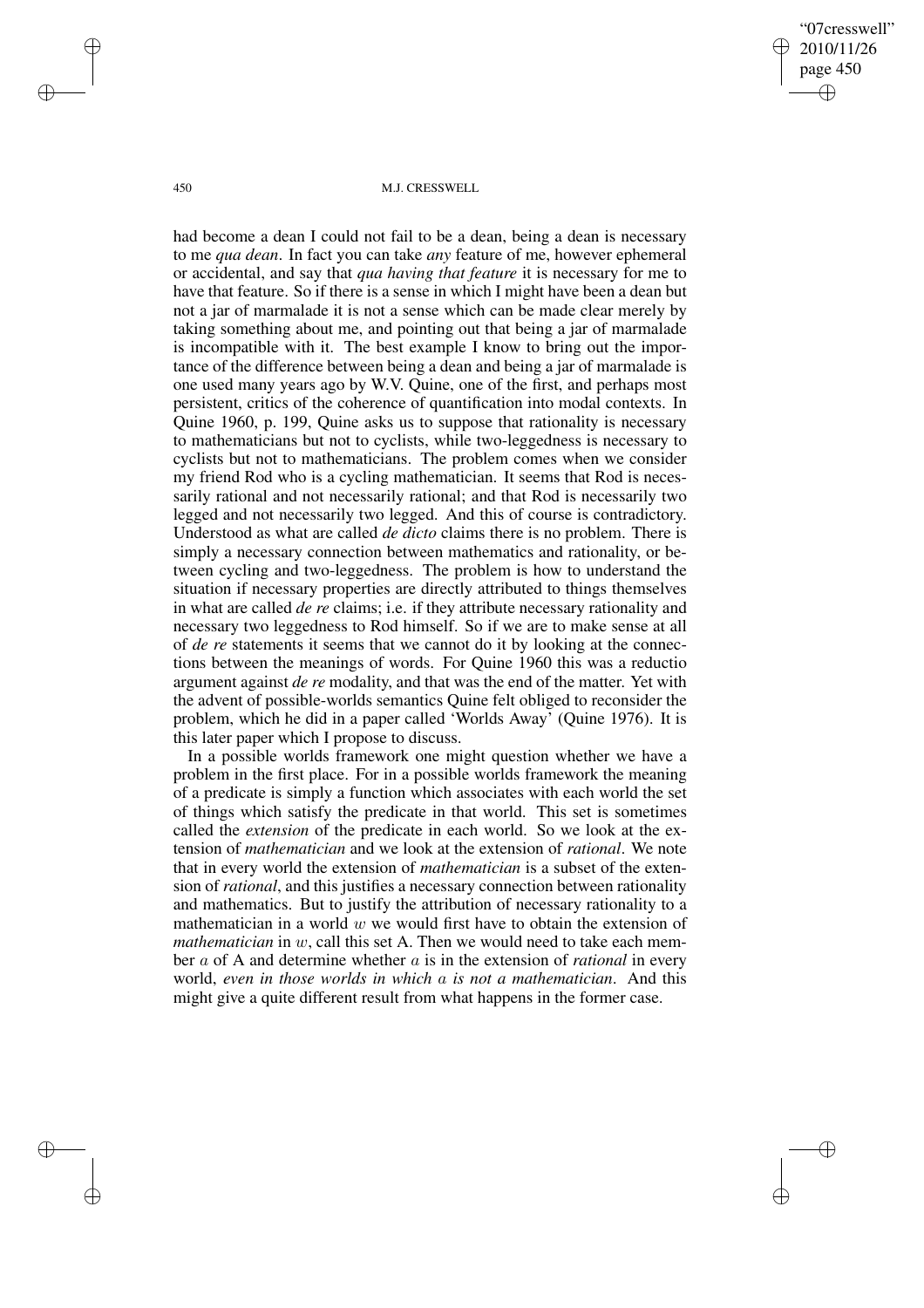### "07cresswell" 2010/11/26 page 451 ✐ ✐

✐

✐

#### PREDICATE WORMISM – A QUINEAN ACCOUNT OF *DE RE* MODALITY 451

This is all very well, but without a clear notion of an individual, it may seem unhelpful, if for no other reason than that it appears to presuppose the coherence of speaking of the same individual as appearing in more than one world. In Quine 1976, Quine isn't objecting to worlds as such. He is attempting to shew that, even if you have them, worlds, unlike times, cannot provide robust continuity conditions for the sort of ordinary objects that we want to talk about. Quine begins his paper by explicitly invoking the analogy between worlds and times:

✐

✐

✐

✐

Identifying an object from world to possible world is analogous, it has been suggested, to identifying an object from moment to moment in our world. I agree, and I want now to develop the analogy. (1976, p. 859)

Like Quine I will restrict my discussion to physical objects. Quine's conception of a physical object is given in the second paragraph of his paper:

Consider my broad conception of a physical object: the material content of any portion of spacetime, however scattered and discontinuous. Equivalently, any sum or aggregate of point-events. The world's water is for me a physical object, comprising all the molecules of  $H_2O$  anywhere ever. There is a physical object part of which is a momentary stage of the silver dollar in my pocket and the rest of which is a temporal segment of the Eiffel Tower through its third decade.

I am not at all sure whether this is a viable metaphysics, and indeed I am not at all sure precisely how it is to be understood. For my limited purpose however this may not matter much, since I am not in the business of defending this or any other metaphysical framework, but only in considering whether what Quine says in his 1976 article can be used to lead to an account of *de re* modality which is compatible with the metaphysical framework that he appears there to be endorsing. Quine, as I present him, thinks of individuals as 'worms' construed as strings of events over times. In this modelling of Quine's framework I am taking the 'point-events' as primitive. A good way to think of a point-event is as a 'pixel' on a television or computer screen. Of course, as when a television set is malfunctioning, not all successions of pixel patterns will be structured in a way which makes sense to human viewers, but they will all be possible successions nonetheless. In order to structure my discussion I shall distinguish six views by the following labels: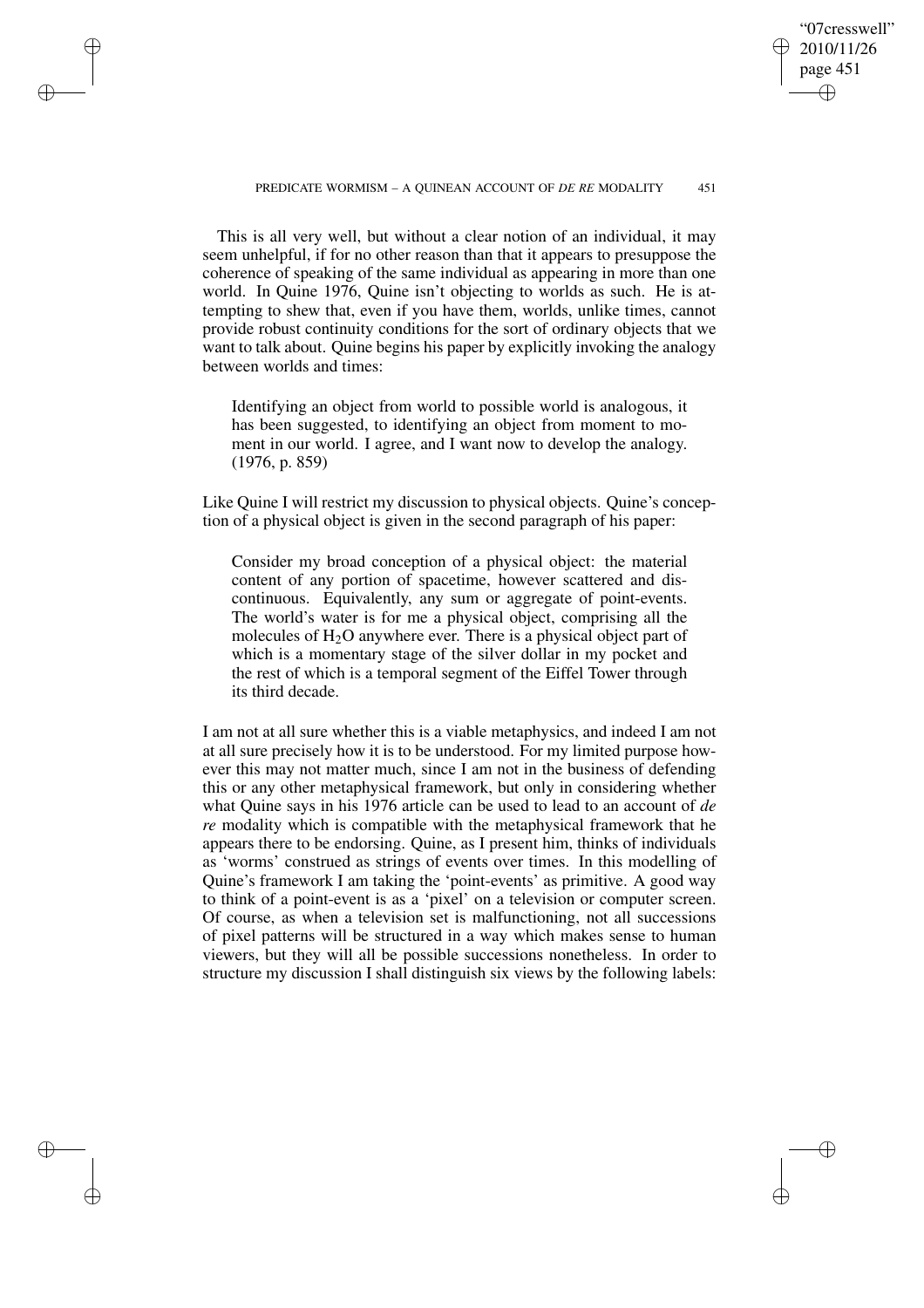452 M.J. CRESSWELL

"07cresswell" 2010/11/26 page 452

✐

✐

✐

✐

Four-dimensional stageism Four-dimensional counterpart wormism Four-dimensional predicate wormism

Five-dimensional stageism Five-dimensional counterpart wormism Five-dimensional predicate wormism

Although I will be distinguishing stageism from wormism, all these 'isms' presuppose a metaphysics in which individuals are worms made up out of 'stages', which are themselves collections of point events. I am tempted to call this basic metaphysics 'pixel reality'. Perhaps it is a version of what has been called 'mereological universalism' (van Cleve 2008) but I do not want to commit myself to identifying it with anyone but Quine. By 'fourdimensionalism' I mean a view within this metaphysics according to which things have *temporal* parts — things like 'me at time  $t_1$ ' or 'Mt Cook at time  $t_2$ , and so on.<sup>1</sup> Five-dimensionalism is the view that things also have *modal* parts. So that you can have 'Mt Cook at time  $t_2$  in world  $w_3$ ', and so on. By a *strong* four-dimensionalist I will understand a four-dimensionalist who holds that although things have temporal parts they do not have modal parts. A weak four-dimensionalist holds that they have temporal parts and also might have modal parts. For the purpose of this paper I will take Sider 1996, 2000 and 2001 to be a strong four-dimensionalist. (If I haven't understood him correctly it will not affect any of my claims.) I take Lewis 1986 to be a five-dimensionalist, and therefore a weak four-dimensionalist.

In 'Worlds Away' Quine is therefore a four-dimensionalist. It may well be that *in propria persona* he is a strong four-dimensionalist, but the burden of his paper is to play along with assuming five-dimensionalism for the purposes of argument, since he is trying to shew that the problem with worlds arises even if you grant a mereological metaphysics which admits them. On p. 860 Quine describes the extension of his ontology to worlds by saying that trans-world individuals are "sums of physical objects of the various worlds, combining denizens of different worlds indiscriminately." The difference between four and five-dimensionalism arises in the context of the correct explanation of modality. A criticism of strong four-dimensionalism is that, while it may allow for an explanation of temporal properties in terms of temporal parts, it does not allow for an analogous explanation of modal properties.

<sup>1</sup>I have some sympathy with A.N. Prior's dismissal of "pseudo-entities like 'me at  $t$ " and 'me at  $t''''$ . (Prior 1967, p. 169) The problem with these momentary things is that their identification appears to require 'ordinary' continuing things in the first place, though Sider 2001, p. 210, argues that even if so that does not entail that continuants are *metaphysically* basic. (Also *op. cit.* p. 60.)

✐

✐

✐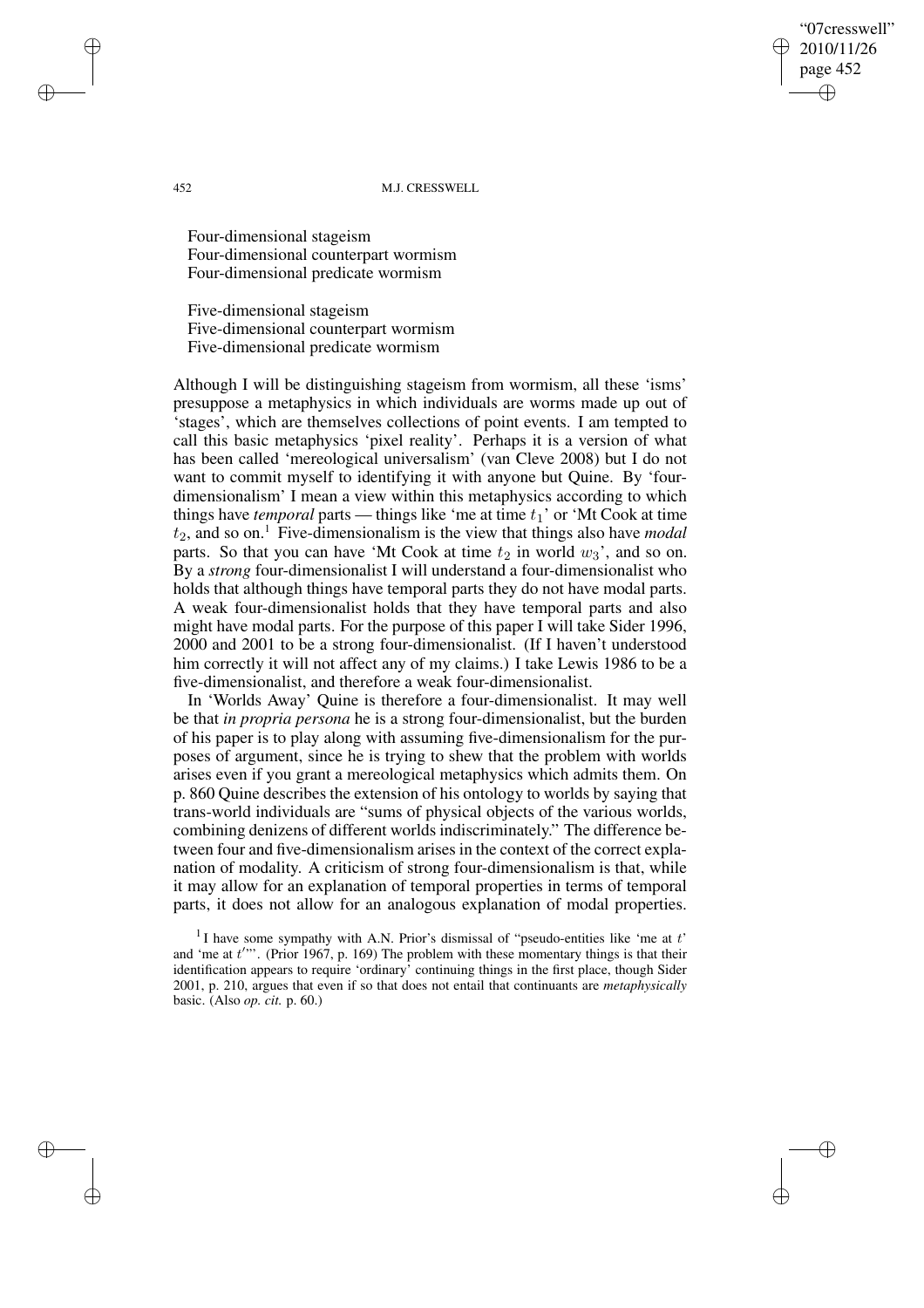✐

By allowing modal parts a five-dimensionalist is able to explain modal properties in a way exactly analogous to the way a four-dimensionalist explains temporal properties.

✐

✐

✐

✐

Assume that there are metaphysically simple 'point-events' which exist at just one time. A four-dimensional *worm* is a collection of these. Some of them might exist at the same time, as say the many parts of Mt Cook at  $t_2$ . The collection of all of Mt Cook's parts at  $t_2$  would be called a *stage* (or *manifestation*) of Mt Cook. Mt Cook would have manifestations which exist at different times. The difference between stageism and wormism (though not always discussed under those names) is acknowledged by both Sider (2001, p. 209f) and Lewis (1986, p. 217) to be a matter of semantics not of metaphysics — that is to say it is not a difference about what there is. While both stageists and wormists agree about what there is, stageism, whether fourdimensional or five-dimensional, holds that the predicates of our language apply to stages. Wormism, whether four or five-dimensional, holds that the predicates apply to the worms themselves.<sup>2</sup> Quine is a wormist, while both Lewis and Sider are stageists. Sider is unsure whether or not the distinction is important. Lewis is more sympathetic to temporal (four-dimensional) wormism than to modal (five-dimensional) wormism.

For a four-dimensional stageist the problem is what to say about temporal predicates. To say that Mt Cook at  $t_2$  has been climbed many times seems odd, because it is not *that* stage which has been climbed many times. Stageists solve this problem by the method of counterparts. The  $t_2$  stage of Mt Cook has been climbed many times because there are many previous stages — many of its previous temporal counterparts — which are (in some absolute sense) climbed. On the worm theory, the theory that Quine advocates, the predicate applies to the worm. It is the whole Mt Cook worm which, at  $t_2$ , has been climbed many times.<sup>3</sup> Counterpart theory and the

 $2$  Linguists have sometimes distinguished between 'stage-level predicates' and 'objectlevel predicates'. See Carlson 1978, Dowty 1979 p. 177 and Kratzer 1995. Some philosophers have followed these linguists. Thus Parsons 2005 argues that sortals apply to worms while non-sortals apply to stages. As I read Quine he is claiming that *all* predicates apply to worms. I am not myself convinced by the linguistic arguments, but they need not affect the present paper, since any stage predicate can be construed as applying to a worm at a time in a world solely in virtue of features of the manifestation of that world at that time — predicates like 'is in Wellington'.

 $3$  In set-theoretical terms 'having been climbed many times' can be modelled by the function which assigns to any time  $t$  the class of worms which have been climbed many times before t. Note that this is different from 'having been climbed many times before  $t_2$ '. *That* would be modelled by the function which assigns to any  $t$  the class of worms which have been climbed many times before  $t_2$ . Of course any worm will *at*  $t_2$  satisfy the one function iff it satisfies the other.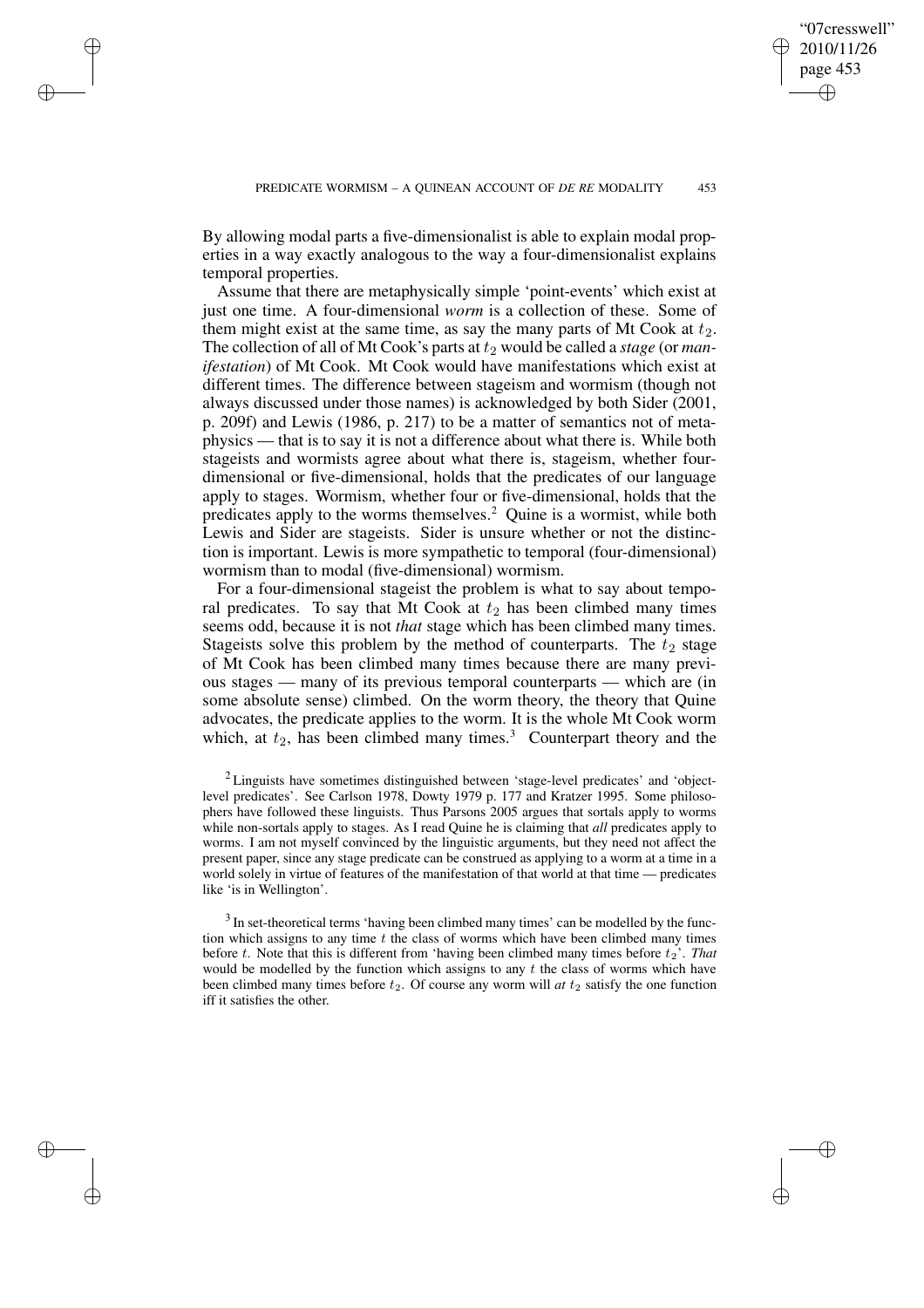"07cresswell" 2010/11/26 page 454 ✐ ✐

✐

✐

#### 454 M.J. CRESSWELL

worm theory are different in the case of stages which are stages of many worms. What we say about modal and temporal properties of such stages depends on the counterpart relation, where a stage may have more than one counterpart at another time or in another world. On the worm view there are different worms which *coincide* in the sense that they share the same stage.

An important distinction for this paper is the distinction between predicate wormism and counterpart wormism. Counterpart wormism says that the only worms that are eligible for predicates to apply to are worms whose stages are linked by a counterpart relation.<sup>4</sup> Counterpart wormism, as I am using the phrase, does not deny that there are worms which are not linked by any counterpart relation, and admits such worms into its ontology. But it does deny that predicates can apply to them, or at least that our ordinary predicates can. For counterpart wormists, as for stageists, the counterpart relations are somehow 'there' antecedently to the application of the predicates. It might be supposed that four or five-dimensionalism requires counterpart theory. Certainly stageism requires counterpart theory, and so does counterpart wormism, by definition. But predicate wormism does not require counterparts. In the passage quoted above, Quine is explicit that any temporal worm, however discontinuous, counts as an object, and on p. 860 he extends this to worlds:

Thus quantification over objects across possible worlds does not require us to make any sense of 'counterpart'.

He then insists that all these objects are in the range of the quantifiers. The real work is done by the predicates. On p. 861 Quine writes

We saw that in our own world the identification of a physical object from moment to moment makes sense only relative to the principle of individuation of one or another particular predicate — usually, though not necessarily, the predicate 'body' or one of its subordinates. Such cross-moment groupings are indifferent to the actual quantification over physical objects, since the quantification respects all cross-moment groupings, however random. But they matter to the predicates. ... Since all sentences contain predicates,

✐

✐

✐

<sup>&</sup>lt;sup>4</sup> Sider 2001, p. 225, suggests that for a wormist this is a relation of 'genidentity'. 'Sortal wormism', of the kind espoused by Parsons (see footnote 2) is a compromise in which the sortals provide the genidentity relation. But it shares with stageism the claim that since some predicates — the non-sortals — apply to stages, *these* predicates need something — in fact a sortal — to specify which stage the predicate applies to at another time or in another world.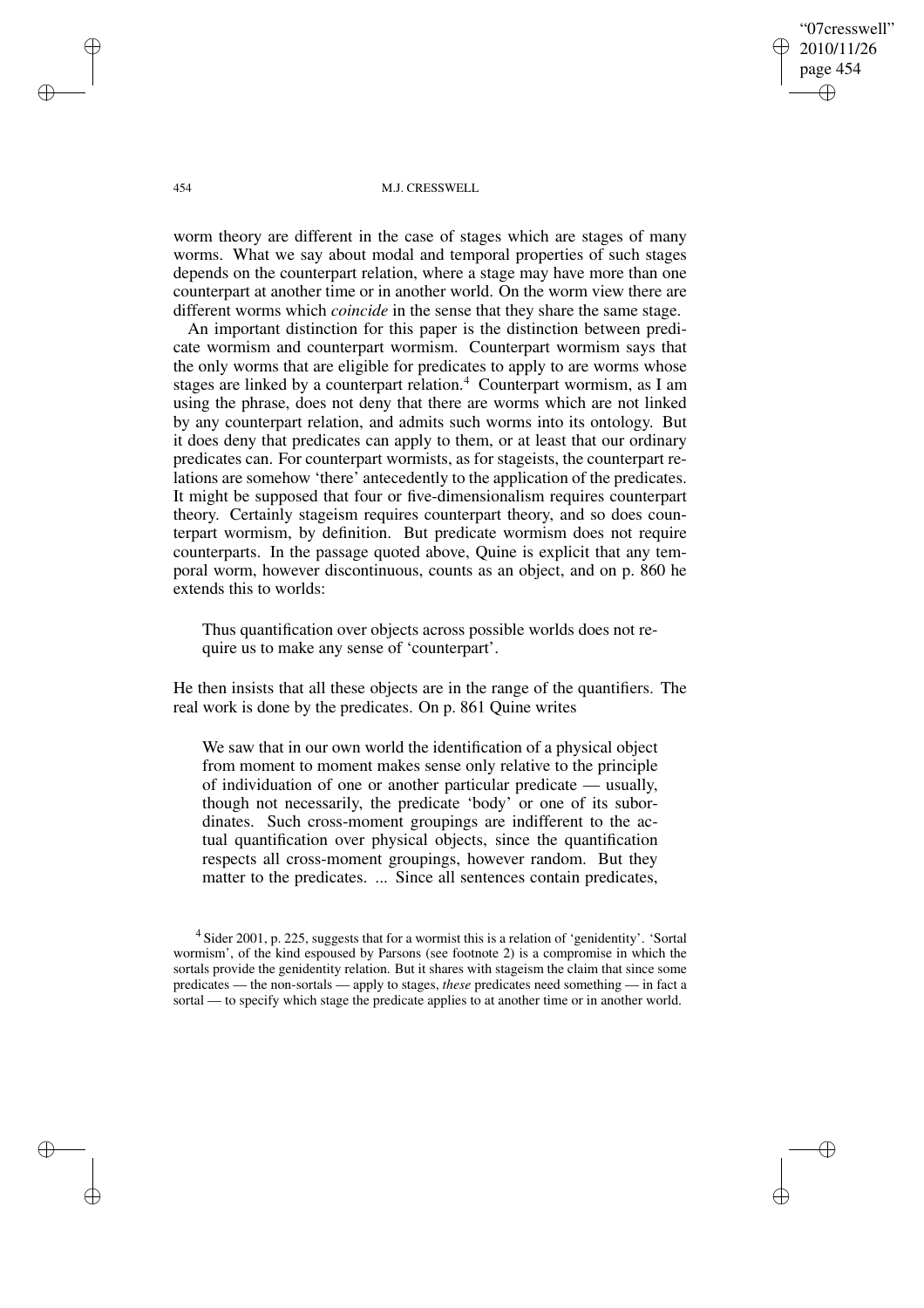PREDICATE WORMISM – A QUINEAN ACCOUNT OF *DE RE* MODALITY 455

"07cresswell" 2010/11/26 page 455

✐

✐

✐

✐

cross-moment identification of one sort or another is a crucial matter in its proper place.

Similarly, if one quantifies over objects across possible worlds, one needs cross-world identification relative to whatever predicate one uses in such sentences. Typically these predicates, again, will be subordinates of 'body'.

It is the role of predicates in Quine's account that I wish to concentrate on, since its importance still seems to me underappreciated in the literature. For instance, Markosian, 2008 (p. 343), speaking of the combination of the 'quark on your nose' and a 'quark near Alpha Centauri' says "But such an object, if it exists, is certainly not recognized by common sense." So not only do we have the predicate 'object' but also the predicate 'recognized by common sense'. From the Quinean perspective of this paper such items are undeniably in your ontology, provided that ontology satisfies the principles of mereology. But from that *nothing* follows about which worms are recognised by the predicates of common sense.<sup>5</sup> Here is a simple illustration. I will assume that there are two worlds,  $w_1$  and  $w_2$ . I have said 'worlds' but it could be times, or whatever other indices are being used. Think of  $\Psi$  and  $\triangle$ as two different pixel patterns in  $w_1$ ; and think of  $\blacksquare$  and  $\diamondsuit$  as two different pixel patterns in  $w_2$ . So there are four worms:

*Domain Items*

✐

✐

✐

✐



Now imagine that a and b are both people, and suppose that *wins* is a predicate of people, and suppose that  $a$  wins in  $w_1$ , while  $b$  wins in  $w_2$ .

<sup>5</sup> So, while such disputes as that between van Cleve 2008 and Markosian 2008 may have *semantical* significance they need not involve any disagreement about what exists.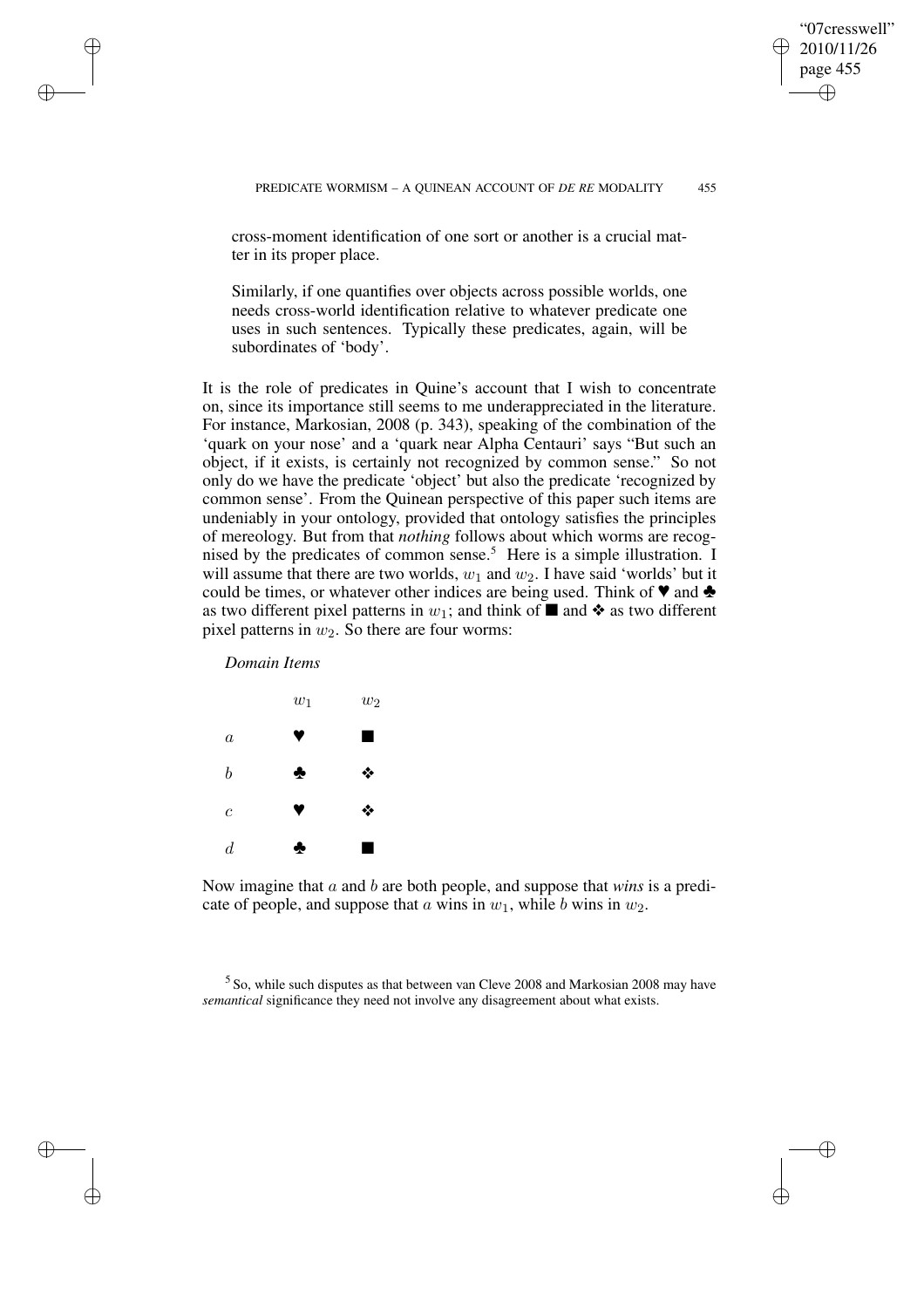"07cresswell" 2010/11/26 page 456 ✐ ✐

✐

456 M.J. CRESSWELL

*wins*

 $w_1$   $w_2$ 

 $a \qquad b$ 

The predicate *wins* is true of  $a$  (and only  $a$ ) in  $w_1$ , and of  $b$  (and only  $b$ ) in  $w_2$ . a and b are themselves worms, and have a manifestation in each world. One might be tempted to refer to  $c$  as 'the winner', since at each world its stage is the stage of a person who wins in that world. One might then say that by necessity c satisfies the predicate *wins*. However this would be a mistake. For  $c \neq a$ , and  $c \neq b$ , and only a and b satisfy *wins* at any world. The predicate *wins* does not apply to the *stages* but only to whole worms, and c is not a worm which wins in *any* world, and so *a fortiori* it is not true that c wins by necessity. Contrast *wins* with what is sometimes called an 'essential' predicate like *human*.

*human*  $w_1$   $w_2$ 

a a b b

It is often supposed that the use of predicates like *human* involves a metaphysical claim about an individual rather than merely claiming a logical relation between predicates. That at least seems part of what was driving Quine's early criticisms of quantified modal logic. (See for instance his dissatisfaction with 'Aristotelian essentialism', expressed on p. 154f of Quine 1953.) So it is important to recognise that, on the 'Worlds Away' model, the difference is also a fact about the meaning of the predicates. Neither  $c$  nor  $d$  are human in any world, but both  $a$  and  $b$  are human in both worlds. Note that this difference between humans and winners is solely determined by the particular meanings of *wins* and *human*, and has nothing to do with the domain of quantification. All that the *metaphysics* can tell you is that a and b and  $c$  and  $d$  (and many other worms) are equally good examples of 'what there is'. Note also that in each world the manifestation of both  $c$  and  $d$  is the manifestation of a human, for all that neither  $c$  nor  $d$  is itself human. This is parallel to what Quine tells us on p. 859 — that a time slice can be part of many time-extended physical objects.

In the example so far  $a$  and  $b$  exist in both  $w_1$  and  $w_2$ , and essential predicates are usually held to entail only that they apply to things in all worlds

✐

✐

✐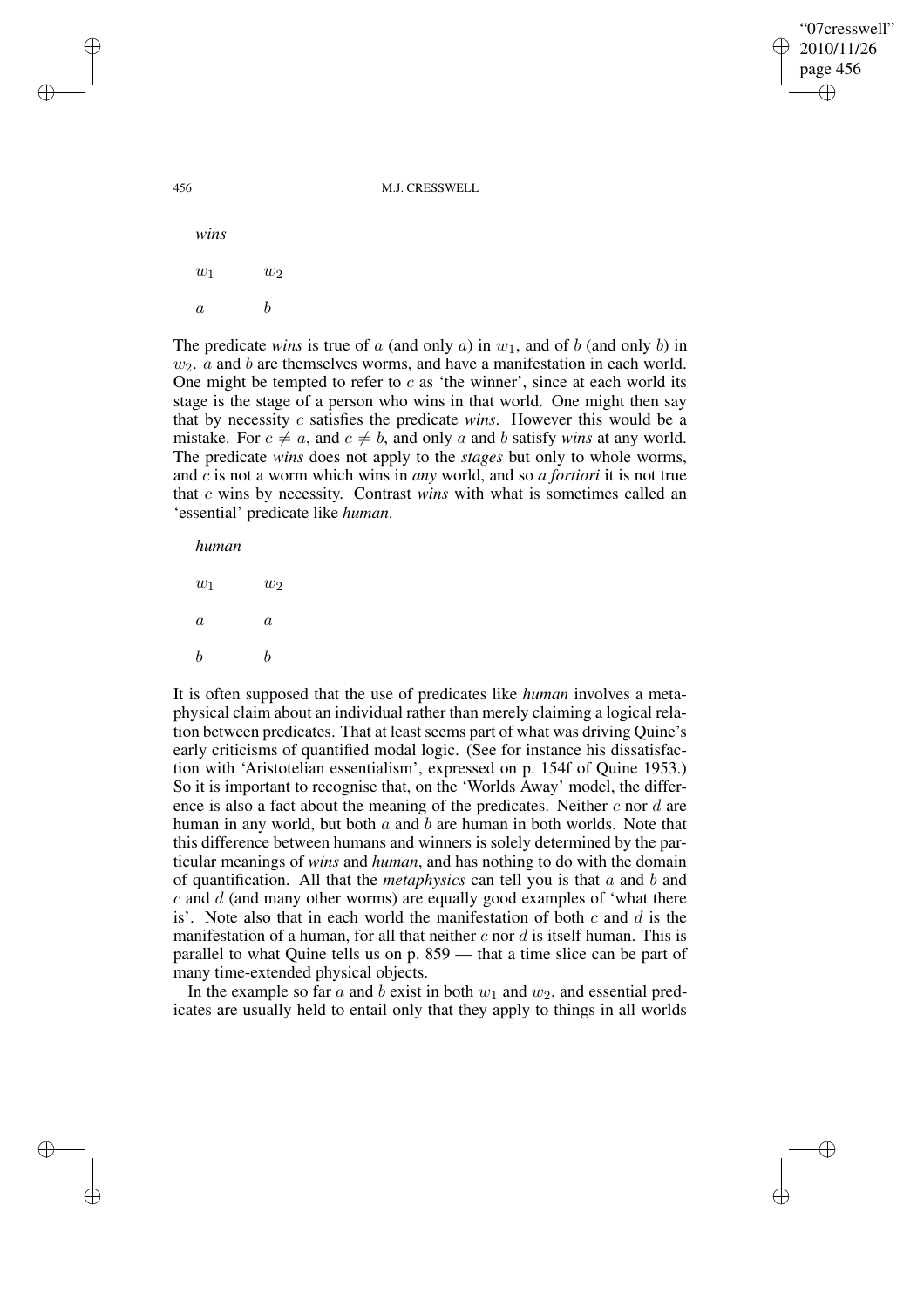✐

#### PREDICATE WORMISM – A QUINEAN ACCOUNT OF *DE RE* MODALITY 457

in which those things exist. From the worm perspective one may say that a worm exists in a world or at a time iff it has a non-empty manifestation in that world or at that time. So we could have the following model:



✐

✐

✐

✐

In this model there are three worlds (or times)  $w_1$ ,  $w_2$  and  $w_3$ . a exists in  $w_1$ and  $w_2$ , while b exists in  $w_1$  and  $w_3$ . The addition of  $w_3$  obviously increases the number of worms and  $a, b, c$  and  $d$  as previously defined in the twoworld model no longer exhaust the possibilities. In the three-world model, in respect of these particular worms *human* would have to look like:

| human            |                  |       |  |
|------------------|------------------|-------|--|
| $w_1$            | $w_2$            | $w_3$ |  |
| $\boldsymbol{a}$ | $\boldsymbol{a}$ |       |  |
| h                |                  | Ь     |  |

Both a and b satisfy *human* in every world in which they exist. Of course, on the worm view nothing prohibits a predicate from applying at a time or in a world where the worm has an empty manifestation. It is solely the meaning of *human* which imposes this constraint. The following would be an equally legitimate predicate:

| human*           |                  |          |  |
|------------------|------------------|----------|--|
| $w_1$            | $w_2$            | $w_3$    |  |
| $\boldsymbol{a}$ | $\boldsymbol{a}$ | $\alpha$ |  |
| h                |                  | r        |  |

Note that *human*<sup>\*</sup> applies to a in  $w_3$  *even though* a has an empty manifestation in  $w_3$  and applies to b in  $w_2$  even though that b has an empty manifestation in  $w_2$ , and so does not entail the necessary existence of any human<sup>\*</sup>. All it does entail is that you can be a human<sup>∗</sup> when you don't exist, though you can't be a human when you don't exist. Or to put the point in another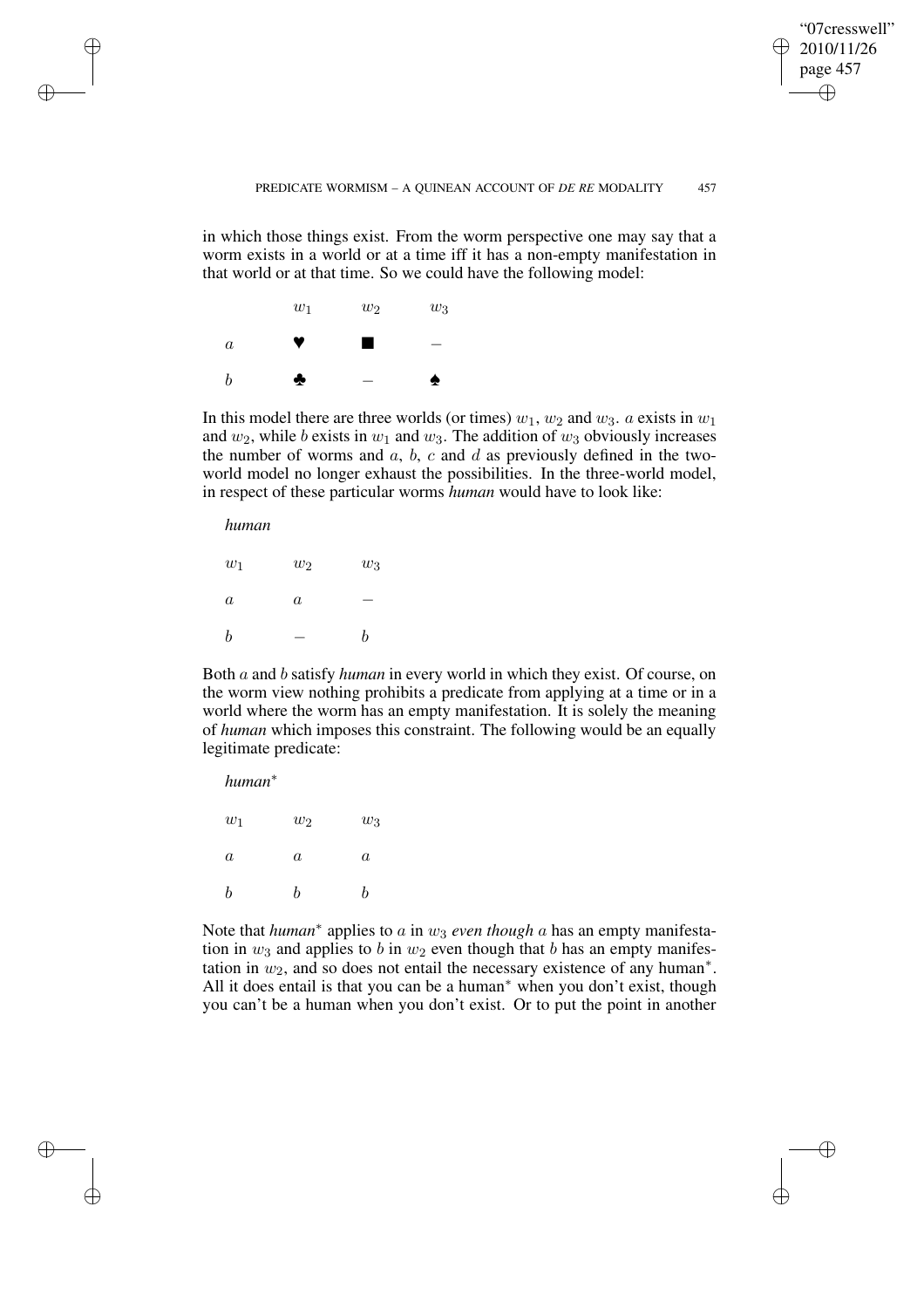✐

#### 458 M.J. CRESSWELL

way, the issue about whether you have to exist to be human is no more than whether 'human' means *human* or *human*<sup>∗</sup> .

The Quinean view has an easy way of shewing that the problem of 'transworld identity'<sup>6</sup> is a pseudo problem. Consider an individual (i.e. a worm) which is manifested by  $\blacktriangledown$  in  $w_1$ , and an individual which is manifested by  $\blacksquare$ in  $w_2$ . Are these the same individual? From the 'worm' point of view there are at least three distinct worms:



There is no *metaphysical* problem about  $a$  or  $a'$  or  $a''$ . They are all equally good worms. If the predicates we use apply to  $a$  in  $w_1$  then we are talking about an individual which exists also in  $w_2$ . If they apply only to a' or to  $a''$  we are talking about individuals which do not exist in both worlds. A debate about *de re* statements turns therefore into a debate about which of the infinitely many available worms we take our predicates to be applying to. The adequacy criteria will then turn on the truth values of statements of the kind I began with:

- (1) I might have been a dean
- (2) I might have been a jar of marmalade

If we are unsure what to say about the truth or falsity of (1) and (2) that may, on the Quinean account, betray no more than the indeterminacy of reference — that our speech habits are not precise enough to isolate just which worm we intend to be talking about. One might describe this as 'naturalised metaphysics' in the manner of Quine's 'naturalized epistemology' (Quine 1969). What it means is that there is no *philosophical* obligation to advance any theory of just which worms are well-behaved relative to any particular predicate, and in the present paper I advance no such theory.<sup>7</sup>

✐

✐

✐

 $<sup>6</sup>$  See for instance the discussion on p. 93 of Kaplan 1978, or p. 27 of Mackie 2006.</sup>

 $<sup>7</sup>$  Montague 1960 (p. 152, of Montague 1974) makes the point clearly that the meta-</sup> physical project of specifying the ontological status of entities of a certain sort must not be confused with the project of *defining* those entities.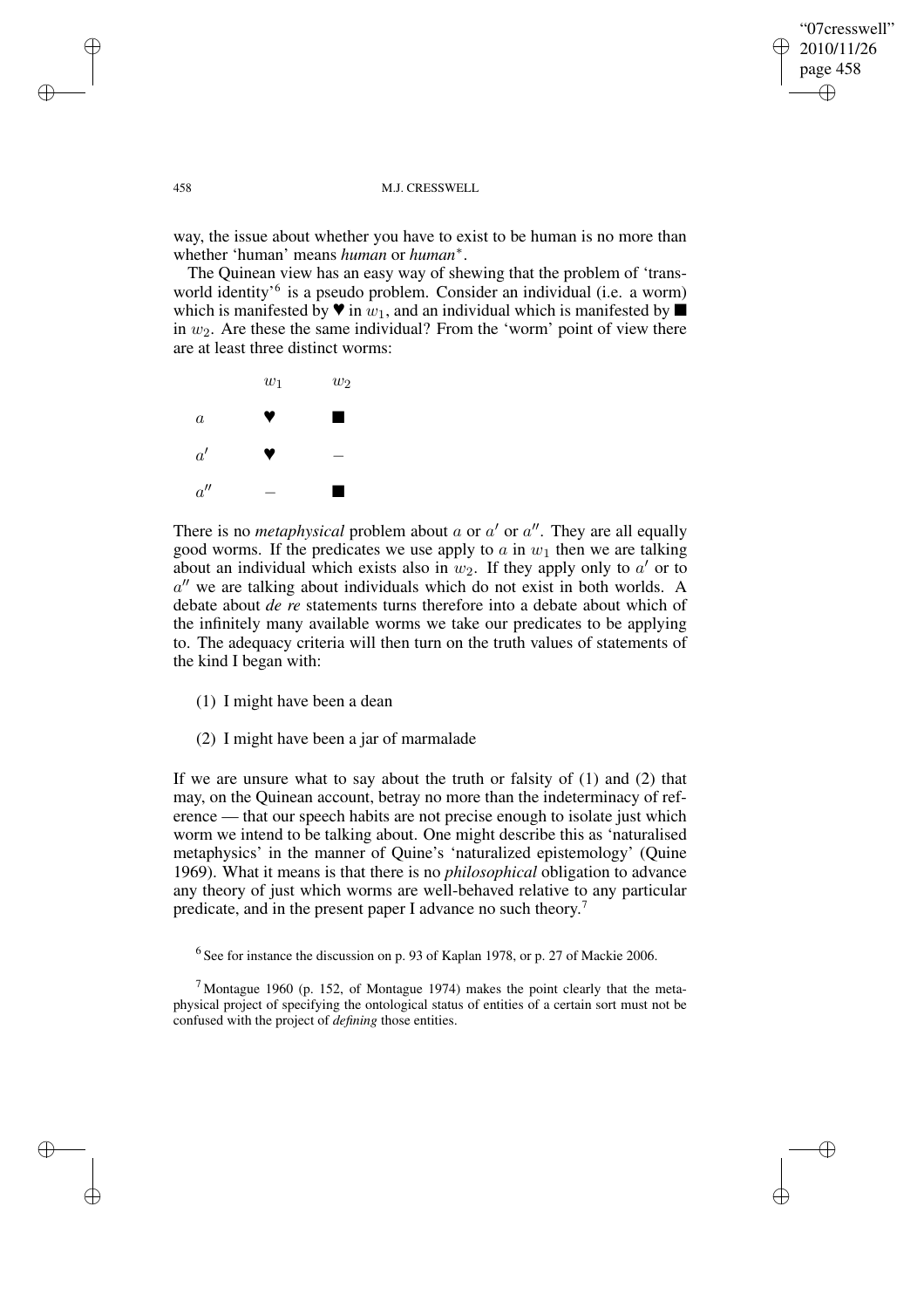#### PREDICATE WORMISM – A QUINEAN ACCOUNT OF *DE RE* MODALITY 459

✐

✐

✐

✐

We can at last consider the purported way in which the difference between times and worlds bears on individuation. Lewis prefers stageism to wormism for both times and worlds.<sup>8</sup> But he seems more sympathetic to temporal worms than to modal worms, on the ground that there are fewer natural counterpart relations for temporal continuity than for modal continuity. This is because temporal counterparts are related to what does happen, whereas modal counterparts are only constrained by what logically *could* happen. Change over time, at least in our world, seems constrained in ways in which change from world to world is not. Both Lewis 1986 (pp. 214–220) and Sider 1996 argue that while temporal worms need not cause trouble (because there are natural counterpart relations which determine 'identity through time') there are too many modal counterpart relations to provide analogously robust restrictions on the available five-dimensional worms. On p. 217f of Lewis 1986 Lewis refers to Quine's article, but appears to treat Quine as a stageist, so that a predicate like *human* takes the *stage* to be a person. Lewis does not seem to consider the possibility that according to Quine it is only the whole worm which could be a person.

Nevertheless Quine, like Lewis, also mounts an argument against worlds on the basis of continuity. In his case it is part of an argument that the parallel between times and worlds makes clear why worlds will not do for continuants what time will do. On p. 861 Quine points out that most ordinary temporal reidentification depends on individuals being 'bodies', and that the individuation of bodies turns on "continuity of displacement, distortion, and chemical change." He then goes on

These considerations cannot be extended across worlds, because you can change anything to anything by easy stages through some connecting series of possible worlds. The devastating difference is that the series of momentary cross-sections of our real world is uniquely imposed on us, for better or for worse, whereas all manner of paths of continuous gradation from one possible world to another are free for the thinking up.

The passage is curious because earlier in the paper Quine has made it clear that, as far as ontology is concerned, temporal 'objects' are also 'free for the thinking up'. The thrust of Quine's paper is not the ontological difference

"07cresswell" 2010/11/26 page 459

✐

✐

✐

<sup>&</sup>lt;sup>8</sup> My concern in this paper is not to adjudicate between these two approaches, but merely describe how Quine's worm approach handles *de re* modality. Nor have I any comments to make on how the two approaches affect questions about the relation between individuals (like statues) and the material of which they are made. (On such issues see works like Baker 1997, Rea 1997, and others.)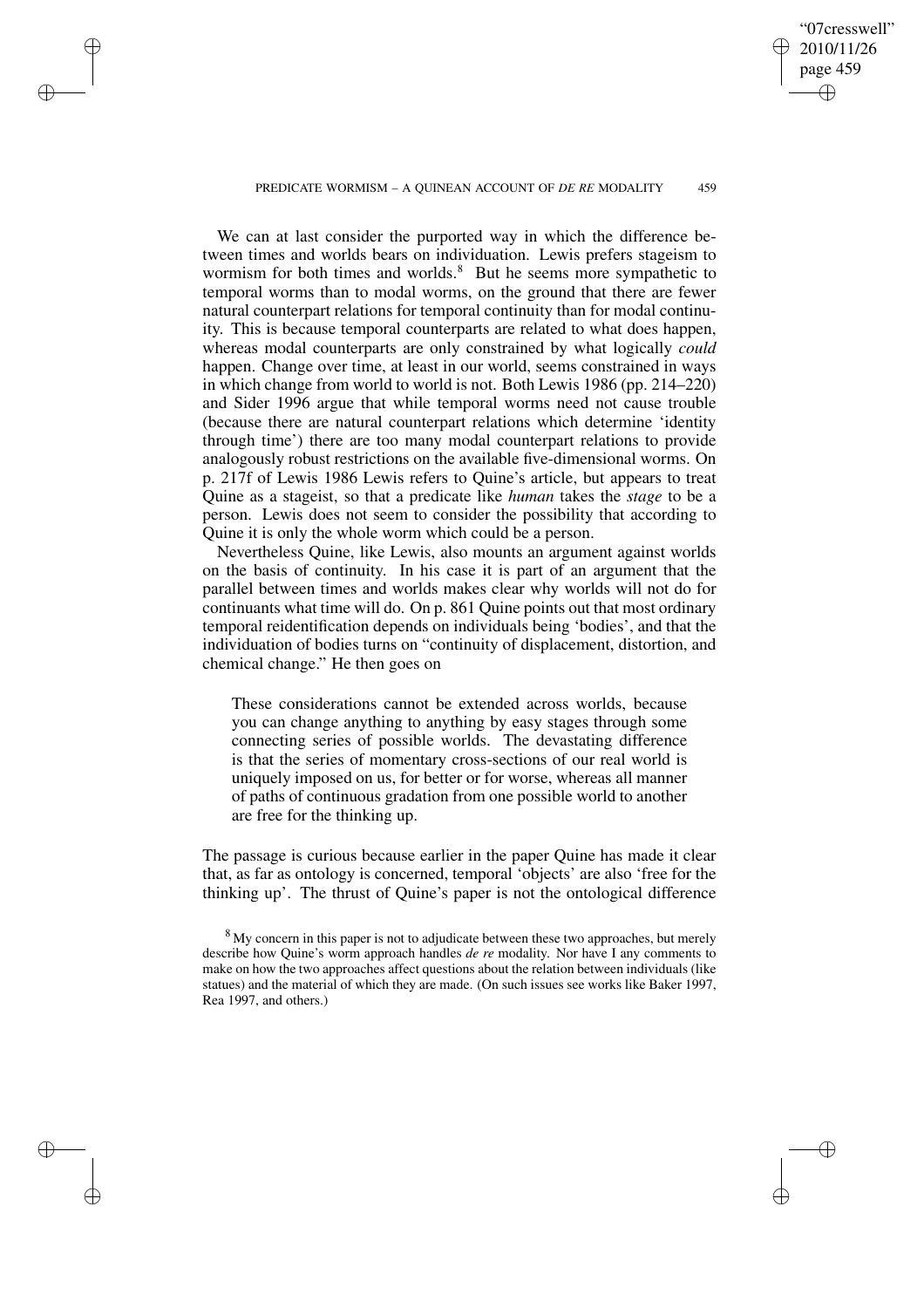"07cresswell" 2010/11/26 page 460 ✐ ✐

✐

✐

#### 460 M.J. CRESSWELL

between world-bound and trans-world worms — for all that his ulterior motive may be to exclude worms whose manifestations are not all taken from the actual world. The issue concerns which of these worms count as bodies, because their manifestations are linked in a well-behaved way — by "continuity of displacement, distortion and chemical change." And it is here that Quine sees a difference between times and worlds. His reason, given in the passage from p. 861 quoted above, is that "you can change anything to anything by easy stages through some connecting series of possible worlds."<sup>9</sup> Certainly you can define such a worm, but 'easy stages' has to assume more. The problem is not that you can make up a worm in any arbitrary way which connects the manifestation of an object in one world with a manifestation of the same object in another world. Quine has already admitted the possibility of arbitrary discontinuous worms in the case of times, and has no problem with an ontology which includes such peculiar things. He is correct in his observation on p. 862 that it is 'discouragingly easy' to define a predicate which applies to any worm of manifestations. What rules out most worms in the present context is that they do not satisfy the predicate *body*. Quine's reference to 'easy stages' in the quoted passage has to mean that the move from one world to another for this worm satisfies the constraints of good behaviour imposed by *body*. But that implies that Quine must accept that there *are* such constraints. And such constraints seem plausible. Learning to apply a predicate seems to involve learning whether that predicate *would* apply to thus and such an individual whether or not it ever has or ever will. I know what it would be like for me to walk out of the room in the next five minutes whether or not I in fact do so. What is missing in Quine's paper is an argument that *predicates* cannot constrain modal 'change' in the way in which they constrain temporal change. If the things which satisfy the predicate only do so in a wellbehaved way in a well-behaved world there is no guarantee that any 'individual' — however free it may be for the thinking up — will be sufficiently well-behaved to satisfy the predicate in question.

Here is one way in which you might link the temporal constraints, which Quine is so fond of, with the modal constraints that he eschews. Suppose one takes seriously the 'necessity of origin' account of essentialism,<sup>10</sup> and

<sup>9</sup> Quine presumably has in mind examples like Chisholm's Adam/Noah case (Chisholm 1967), though Chisholm is concerned with the re-identification of a *person* from world to world, and the manifestation, in any given world, of a worm which is a person need not, for a wormist, be itself a person in the world in which it is a manifestation.

 $10$  See Kripke 1972, and the subsequent discussions of his proposal. It should not need stating that I am using this only as an illustration. It will almost certainly only cover some cases of *de re* claims. Chihara 1998 pp. 39–58 looks at Quine's argument in some detail and examines responses by Forbes 1985 and others.

✐

✐

✐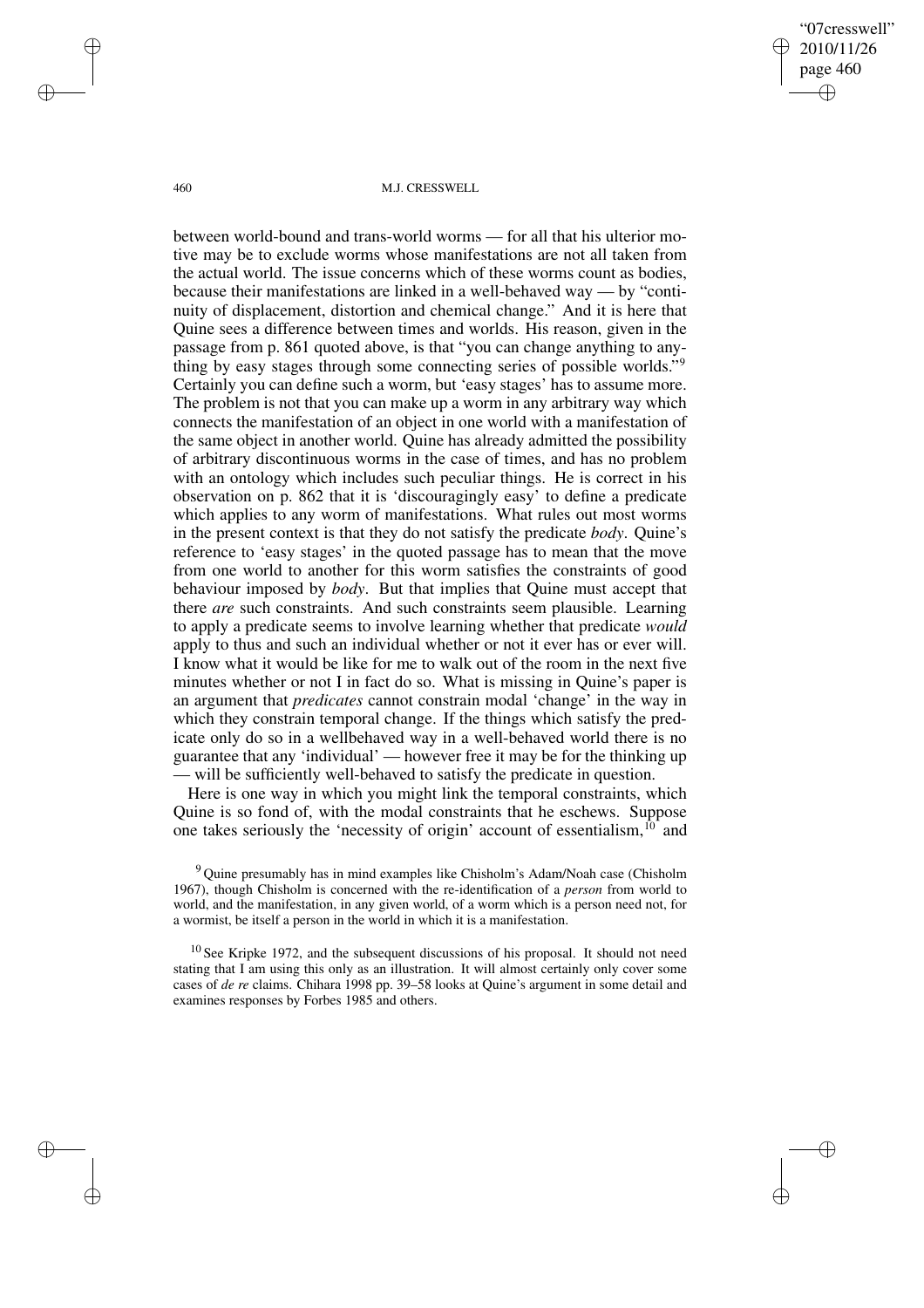### "07cresswell" 2010/11/26 page 461 ✐ ✐

✐

✐

### PREDICATE WORMISM – A QUINEAN ACCOUNT OF *DE RE* MODALITY 461

✐

✐

✐

✐

suppose that one limits well-behaved individuals to those whose manifestations share a common initial segment in worlds which share a common time scale, and which perhaps have similar physical laws. What this means is that there was a time  $t^*$  such that a's manifestations in  $w_1$  up to that time were the same as in  $w_2$ , and that a's world-restricted segments are temporally well-behaved. I am not claiming that this is the correct constraint, but I am claiming that Quine's talk of 'easy stages' assumes *some* constraints, and the example uses only resources that are available to him. More important of course is that the possibility of essentialism on this view is not a metaphysical matter, given to us by the world independently of how we categorise it, but is a consequence of the meaning of predicates like *body*. By which I do not mean to exclude the obvious fact that it is the nature of the world which makes the existence of a predicate like *body* possible, and indeed necessary. That we categorise the world in this way is because it is apt for such a categorisation. But still the immediate reason for *de re* modality on this view is a conceptual one dictated by the meanings of our predicates.

I have been taking it that Quine is a predicate wormist in the case of both times and worlds. That is why he has no need of a counterpart relation. Of course there is a sense in which each predicate *defines* a counterpart relation in that where  $\alpha$  is a worm which satisfies a predicate  $F$  then all of  $\alpha$ 's manifestations might count as  $F$ -counterparts; though even here that can be misleading if a predicate  $F$  can apply to two distinct worms  $a$  and  $b$  which have a common stage. In such a case the future stage of a can be different from the future stage of b even though the present stage of  $\alpha$  is the very same as the present stage of b. It is therefore unfortunate that on p. 862 Quine uses language which suggests stageism, or at least modal stageism on top of temporal wormism — that is to say his language might suggest that predicates apply to modal stages which are temporal worms:

The quantification '( $\exists x$ ) nec  $Fx$ ' says that among the objects fulfilling  $F'$  in our world there is some one (among perhaps many) all of whose counterparts in other possible worlds fulfill  $F'$ . (p. 862)

If this is Quine's position then perhaps it does open the way for an argument of the kind used by Lewis and Sider based on the difference between temporal and modal counterpart relations. However, if this is Quine's position he has already built in a disanalogy between times and worlds. Yet it is precisely this analogy that Quine claims to be exploiting. Quine suggests that we might get help on the problem of isolating which worms the predicates apply to if we could find predicates which apply to just one thing, and always to the same thing.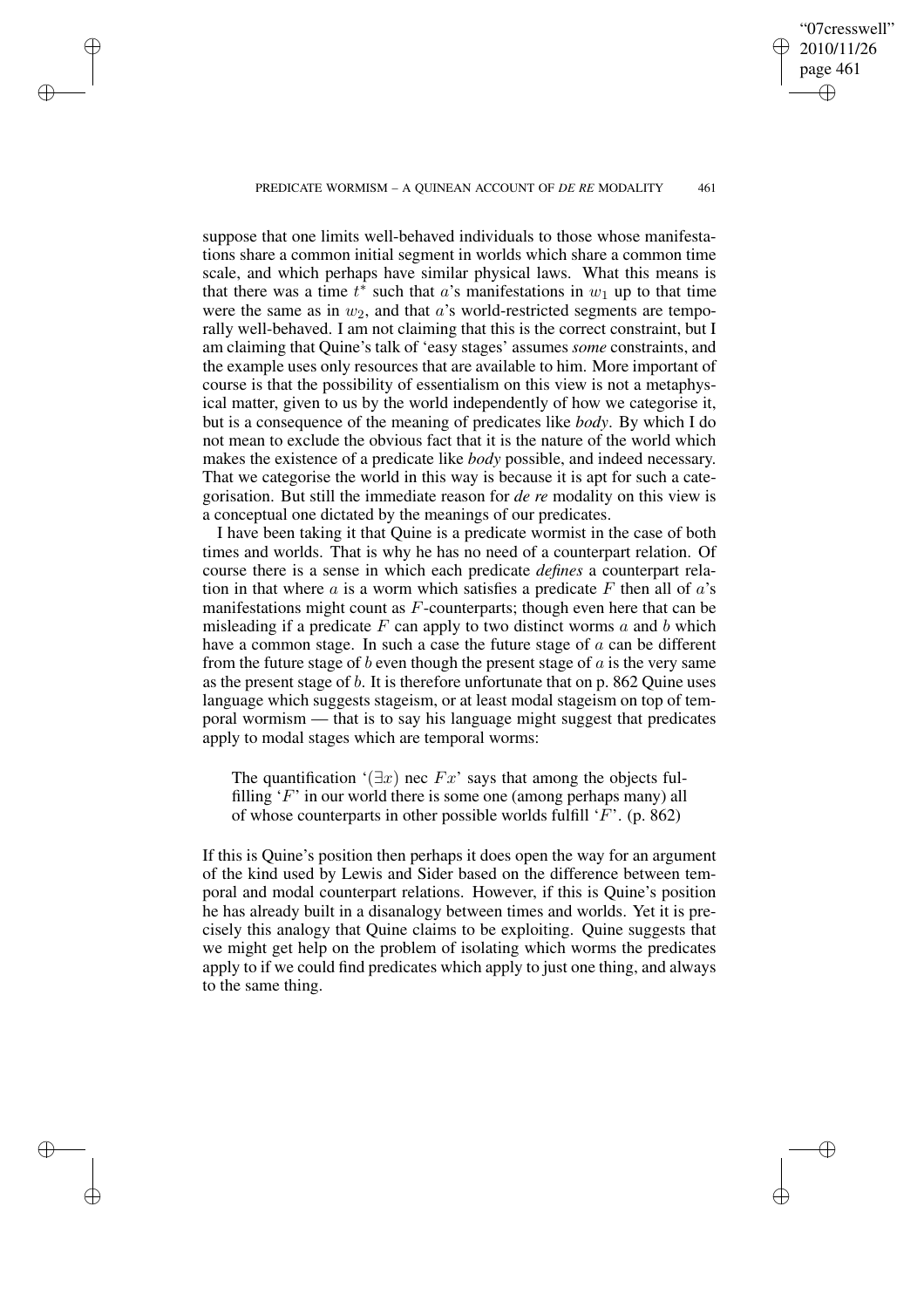"07cresswell" 2010/11/26 page 462 ✐ ✐

✐

✐

462 M.J. CRESSWELL

The limit of this strategy, if it can be managed, is a uniquely fulfilled predicate, true of just a single object whose counterparts are all supposed to fulfill  $F'$ ; for then there is just the one object demanding definition of cross-world identity. (*loc. cit.*)

This suggests that Quine has in mind the possibility that, for every predicate  $F$  and every  $\alpha$  that is  $F$ , there is in our language a predicate  $G$  which is always true of  $\alpha$  and  $\alpha$  alone, and that such predicates define the acceptable F-worms. The requirement that there be such a  $G$  for every  $\alpha$  which is  $F$ seems to me both implausible and unnecessary, and it is clear that Quine uses it only by way of *reductio*.

Quine's final observation concerns the possibility of limiting the possible worlds, after the fashion of Jaakko Hintikka — he cites Hintikka 1967 — to those involved in propositional attitudes, where paths between belief worlds are not 'free for the thinking up'. But given that, as we have seen, for Quine temporal worms, even in the actual world, *are* 'free for the thinking up', it is difficult to see how such a restriction could come to the rescue, and Quine seems justified in declining this assistance.

I have not in this paper made any claims about whether a worm metaphysics is the *correct* way of accounting for *de re* modality, or indeed about whether *de re* modality should be accounted for at all. All I have tried to shew is that Quine's argument in 'Worlds Away', far from shewing that worlds are worse off than times because of the problems of continuing identity, might actually indicate why he need not be so worried about *de re* modality. Quine himself appeared to reject *de re* modality because he thought that no robust *de re*/*de dicto* distinction could be made without giving up the claim that all modality is a conceptual matter. I have tried to shew that the 'worm' theory of individuals enables a *de re*/*de dicto* distinction to be defended without having to give up this claim. $<sup>11</sup>$ </sup>

> Philosophy Victoria University of Wellington PO Box 600 Wellington New Zealand E-mail: max.cresswell@mcs.vuw.ac.nz

 $11$  This research is supported by the Marsden Fund Council from Government funding, administered by the Royal Society of New Zealand. The paper was presented to the 55th annual conference of the New Zealand Division of the Australasian Association of Philosophy in Christchurch December 2008, and I would like to thank the participants in the discussion on that occasion. I would also like to thank Ted Sider for very valuable comments on an earlier draft.

✐

✐

✐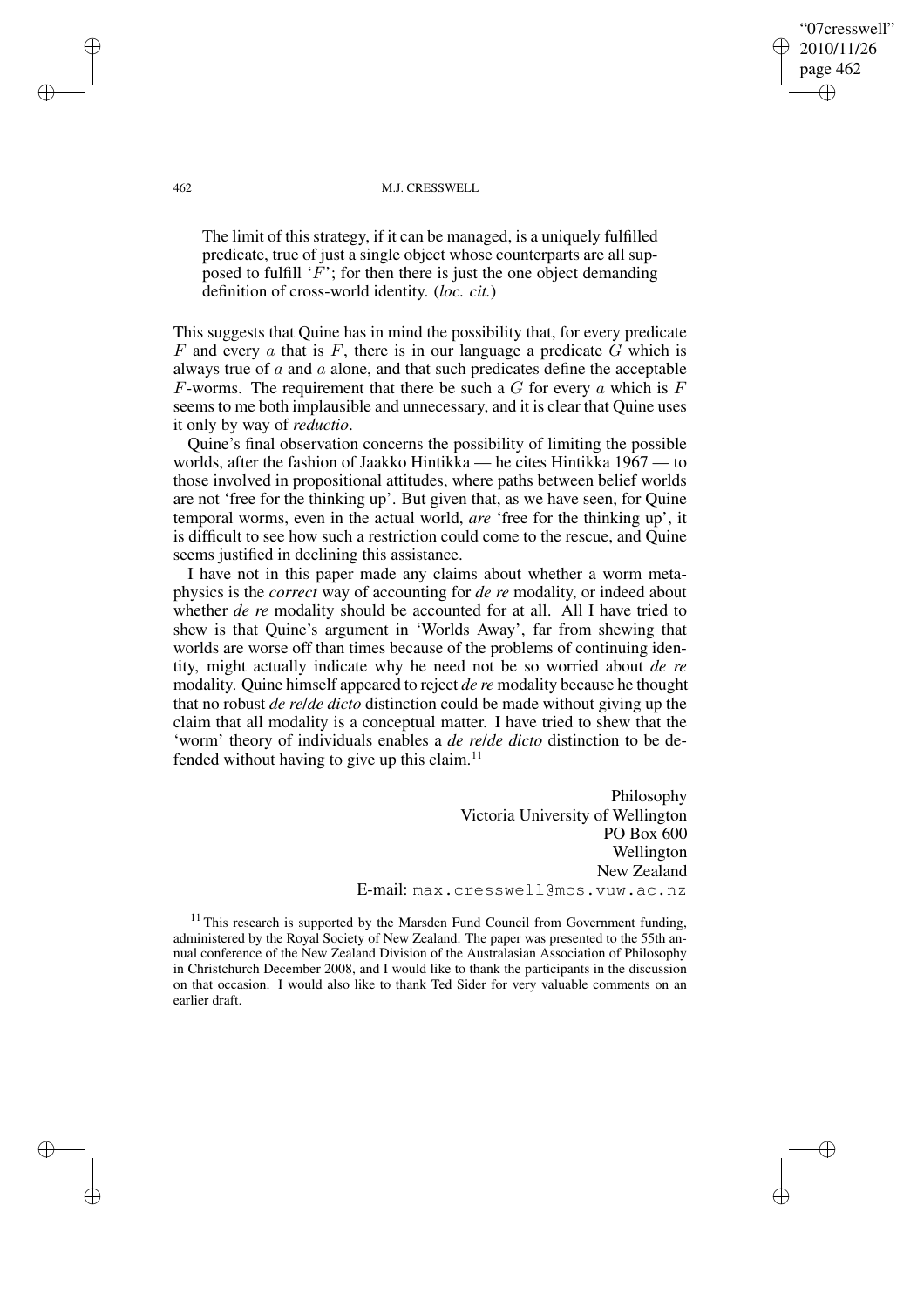✐

### **REFERENCES**

✐

✐

✐

- Baker, L.R., 1997, Why constitution is not identity, *Journal of Philosophy*, Vol. 94, pp. 599–621.
- Carlson, G.N., 1978, *Reference to Kinds in English*, Bloomington, Indiana University Linguistics Club.
- Chihara, C.S., 1998, *The Worlds of Possibility: Modal Realism and the Semantics of Modal Logic*, Oxford, Clarendon Press.
- Chisholm, R.M., 1967, Identity through possible worlds: some questions, *Noûs*, Vol. 1, pp. 1–8. (Reprinted in Loux 1979, pp. 80–87.)
- Cleve, J. van, 2008, The moon and sixpence: a defense of mereological universalism. In Sider, Hawthorne and Zimmerman, 2008, pp. 321–340.
- Dowty, D.R., 1979, *Word Meaning and Montague Grammar: The Semantics of Verbs and Times in Generative Semantics and in Montague's PTQ*, Dordrecht, Reidel.
- Forbes, G., 1985, *The Metaphysics of Modality*, Oxford, Oxford University Press.
- Hintikka, K.J.J., 1967, Knowledge, identity and existence, *Theoria*, Vol. 33, pp. 1–27.
- Kaplan, D., 1978, Transworld heir lines. In Loux, 1979, pp. 88–109.
- Kratzer, A.H.E.S., 1995, Stage-level and individual-level predicates. In *The Generic Book* (ed. G.N. Carlson and F.J. Pelletier), Chicago, University of Chicago Press, pp. 125–175.
- Kripke, S.A., 1972, Naming and necessity. *Semantics of Natural Language* (ed. D. Davidson and G. Harman), Dordrecht, Reidel, pp. 253–355.
- Lewis, D.K., 1986, *On the Plurality of Worlds*, Oxford, Basil Blackwell.
- Loux, M.J. (ed.), 1979, *The Possible and the Actual*, Ithica, Cornell University Press.
- Mackie, P., 2006, *How Things Might Have Been*, Oxford, Clarendon Press.
- Markosian, N., 2008, Restricted composition. In Sider, Hawthorne and Zimmerman, 2008, pp. 341–363.
- Montague, R.M., 1960, On the nature of certain philosophical entities, *The Monist*, Vol. 53, pp. 159–194. Reprinted on pp. 148–187 of Montague 1974. (References are to the reprint.)
- Montague, R.M., 1974, *Formal Philosophy*, New Haven, Yale University Press.
- Parsons, J., 2005, I am not now, nor have I ever been, a turnip, *Australasian Journal of Philosophy*, Vol. 83, pp. 1–14.
- Prior, A.N., 1967, *Past, Present and Future*, Oxford: Oxford University Press.
- Quine, W.V.O., 1953, *From a Logical Point of View*, Cambridge MA, Harvard University Press (revised edition 1961).